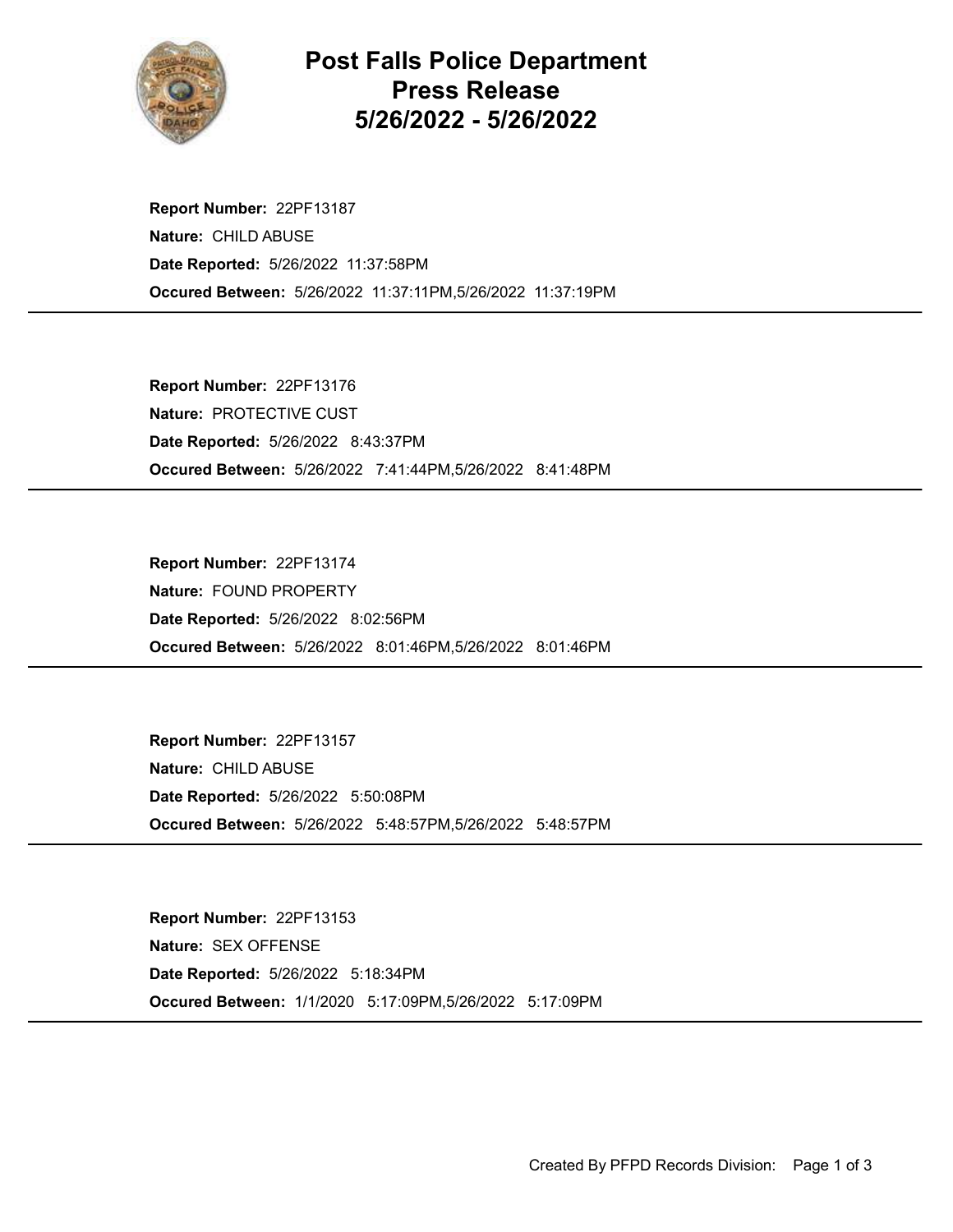Occured Between: 5/26/2022 1:28:41PM,5/26/2022 1:28:41PM Report Number: 22PF13117 Nature: FORENSIC EXAM Date Reported: 5/26/2022 1:28:41PM

Occured Between: 5/26/2022 11:16:37AM,5/26/2022 11:16:37AM Report Number: 22PF13101 Nature: FOUND PROPERTY Date Reported: 5/26/2022 11:18:32AM

Occured Between: 5/26/2022 10:23:14AM,5/26/2022 10:23:14AM Report Number: 22PF13092 Nature: FORENSIC EXAM Date Reported: 5/26/2022 10:23:14AM

Occured Between: 5/26/2022 9:15:47AM,5/26/2022 9:15:47AM Report Number: 22PF13085 Nature: ALCOHOL OFFENSE Date Reported: 5/26/2022 9:17:36AM

Occured Between: 5/26/2022 8:41:13AM,5/26/2022 8:41:13AM Report Number: 22PF13080 Nature: TRAFFIC OFFENSE Date Reported: 5/26/2022 8:43:42AM

Occured Between: 5/25/2022 9:55:00PM,5/25/2022 9:58:00PM Report Number: 22PF13076 Nature: THEFT Date Reported: 5/26/2022 7:17:20AM